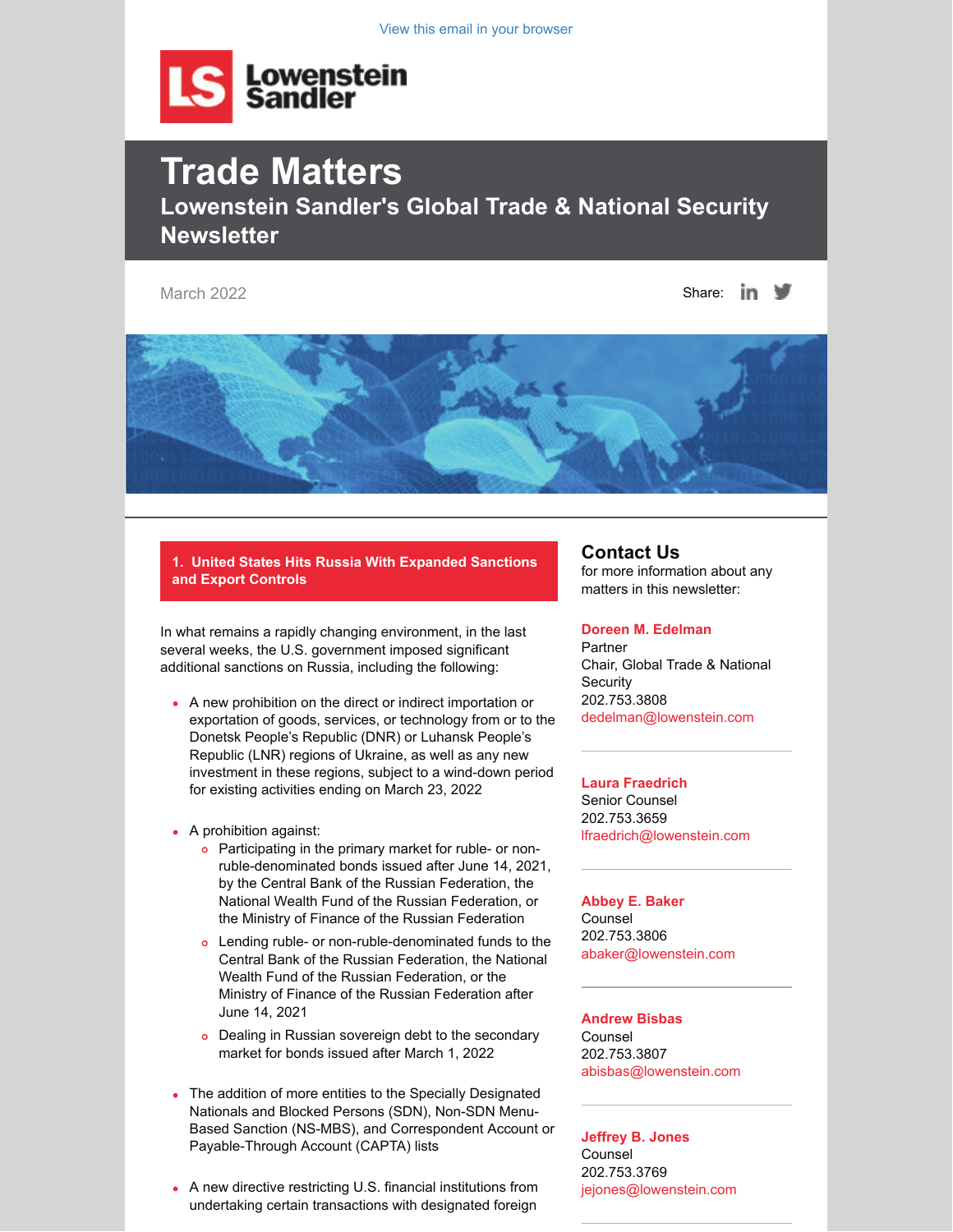financial institutions, including Public Joint Stock Company Sberbank of Russia and its 50 percent or more owned subsidiaries. This prohibition will go into effect on March 26, 2022, or, for any new institution designated under Directive 2, within 30 days of the designation. Another new directive prohibits U.S. persons from transactions in, provision of financing for, or other dealings in new debt of longer than 14 days or new equity for designated entities

- Limited general licenses i) authorizing prohibited activities ordinarily incident and necessary to overflight payments, emergency landings, and air ambulance services; ii) providing wind-down periods for certain transactions related to energy (June 24, 2022), debt or equity (May 25, 2022), derivative contracts (May 25, 2022), and certain blocked persons (March 26, 2022); and iii) authorizing the rejection of transactions with certain blocked persons through March 26, 2022
- The designation of Russian President Vladimir Putin, Foreign Minister Sergey Lavrov, and others as SDNs; such designations of a sitting president are extremely rare

The U.S. government has named federal prosecutor Andrew Adams to lead Task Force KleptoCapture, an interagency group set up to enforce U.S. sanctions against Russia.

The U.S. Department of Commerce, Bureau of Industry and Security (BIS), is scheduled to revise U.S. commercial export controls in the first week of March to:

- 1. Extend export controls to all U.S.-origin commercial items destined for a military end use or military end users in Russia (including those not normally requiring a license for export to Russia), with limited exceptions;
- 2. Increase licensing requirements for exports to Russia and designated Russian entities;
- 3. Restrict the use of license exceptions for exports, reexports, and transfers to Russia;
- 4. Further restrict the export to Russia and Russian military end users of foreign direct products of i) certain U.S.-origin software or technologies and ii) certain plants or major components thereof that are themselves the direct product of certain U.S.-origin software or technology;
- 5. Impose a policy of denial of export license applications related to the above restrictions, with limited exceptions (such as exports related to safety of flight, maritime safety, humanitarian needs, government space cooperation, civil telecommunications infrastructure, and government-togovernment activities, and those supporting limited operations of partner country companies in Russia); and
- 6. Add more Russian entities to the Entity List (which restricts the export of U.S. commercial goods to listed parties).

#### **2. White House Releases Updated Emerging Tech List**

On Feb. 7, the White House published an [updated list](https://www.whitehouse.gov/wp-content/uploads/2022/02/02-2022-Critical-and-Emerging-Technologies-List-Update.pdf) identifying critical and emerging technologies that are significant to U.S. national security. The list named 19 technology categories: advanced computing; advanced engineering materials; advanced gas turbine engine technologies; advanced manufacturing; advanced and networked sensing and signature management; advanced nuclear energy technologies; artificial intelligence; autonomous systems and robotics; biotechnologies; communication and networking technologies;

**[Christian C. Contardo](https://www.lowenstein.com/people/attorneys/christian-contardo)** Associate 202.753.3804 [ccontardo@lowenstein.com](mailto:ccontardo@lowenstein.com)

**[Megan C. Bodie](https://www.lowenstein.com/people/attorneys/megan-bodie)** Administrative Coordinator 202.753.3809 [mbodie@lowenstein.com](mailto:mbodie@lowenstein.com)

## **Subscribe–and stay in the know!**

If you would like to update your mailing preferences for Lowenstein Sandler [communications, please click](https://my.lowenstein.com/v/p1v6r6v) here.

**[MANAGE MY PREFERENCES](https://my.lowenstein.com/v/p1v6r6v)**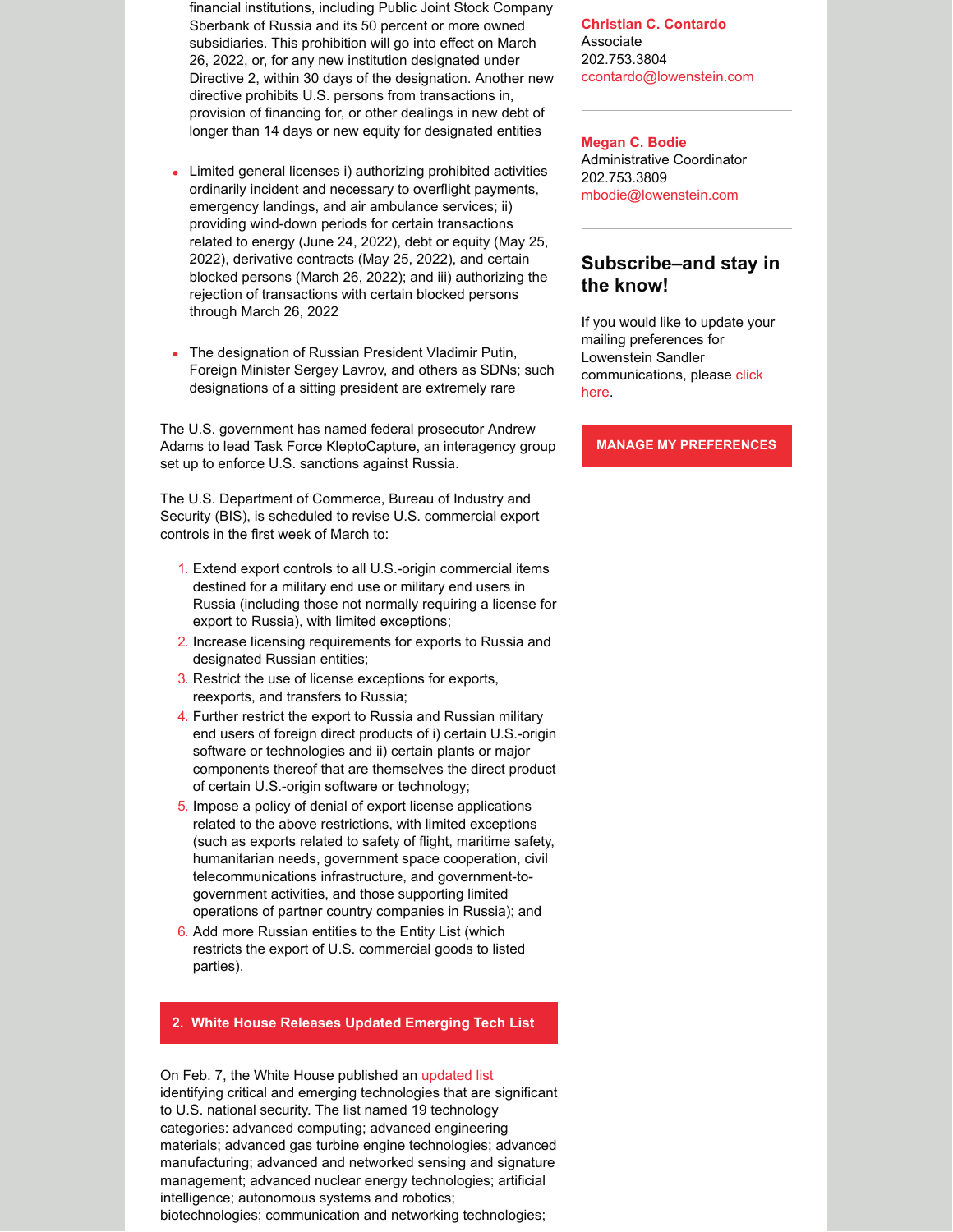directed energy; financial technologies; human-machine interfaces; hypersonics; networked sensors and sensing; quantum information technologies; renewable energy generation and storage; semiconductors and microelectronics; and space technologies and systems. The technologies in these categories likely will be reflected in export controls issued by the Bureau of Industry and Security (BIS) and scrutinized by the Committee on Foreign Investment in the United States (CFIUS) when involved in investments in U.S. businesses.

**3. DDTC Proposes to Align ITAR Foreign Nationality Rules With EAR**

On Feb. 2, the Directorate of Defense Trade Controls (DDTC) issued a [proposed rule](https://www.federalregister.gov/documents/2022/02/02/2022-01889/international-traffic-in-arms-regulations-corrections-and-clarifications-for-export-and-reexport) that would make several revisions to the International Traffic in Arms Regulations (ITAR), including a revision to how foreign persons are defined under the ITAR. The significant change would only consider and define nationality by a person's current citizenship or permanent residence, rather than also consider previously held citizenships. This definition more closely aligns to how the Export Administration Regulations (EAR) defines nationality.

**4. Corporate Values-Based Compliance Program Can Help Avoid Sanctions Double Binds**

The decision by the Court of Justice of the European Union in *[Bank Melli Iran v. Telekom Deutschland GmbH](https://eur-lex.europa.eu/legal-content/EN/TXT/?uri=CELEX:62020CJ0124)* provides businesses a compliance strategy to mitigate the risks arising from navigating one country's sanctions regulations and another country's blocking regimes. Robust compliance continues to be essential when mitigating risk. Companies can establish in their corporate compliance procedures reasons for not doing business with a sanctioned entity, independent of compliance with foreign sanctions, such as human rights.

**5. National Security Systems Contractors Should Anticipate New Cybersecurity Requirements**

President Biden's recent [national security memorandum](https://www.whitehouse.gov/briefing-room/presidential-actions/2022/01/19/memorandum-on-improving-the-cybersecurity-of-national-security-department-of-defense-and-intelligence-community-systems/) on cybersecurity will impact government contractors. Federal agencies must identify their national security systems and report cyber incidents to the National Security Agency (NSA) and must secure cross-domain solutions. In addition, the NSA may create binding operational directives, requiring agencies to take specific actions against cybersecurity threats and vulnerabilities. While these requirements currently only apply to government agencies, as we've previously seen with such policies and processes, the requirements often ultimately flow down to the contractors.

**TRADE TIP OF THE MONTH:** Lowenstein Sandler has launched **[G-BRIDGE](https://www.lowenstein.com/practices/global-trade-national-security/g-bridge)** (Generating Business Relationships in the Defense and Government Environment). G-BRIDGE is [designed](https://www.lowenstein.com/media/7700/g-bridge-one-pager.pdf) to link innovative companies to government opportunities and legal support through determining government needs and introducing companies to potential avenues for creating or expanding business with government entities.

#### **Additional Resources**